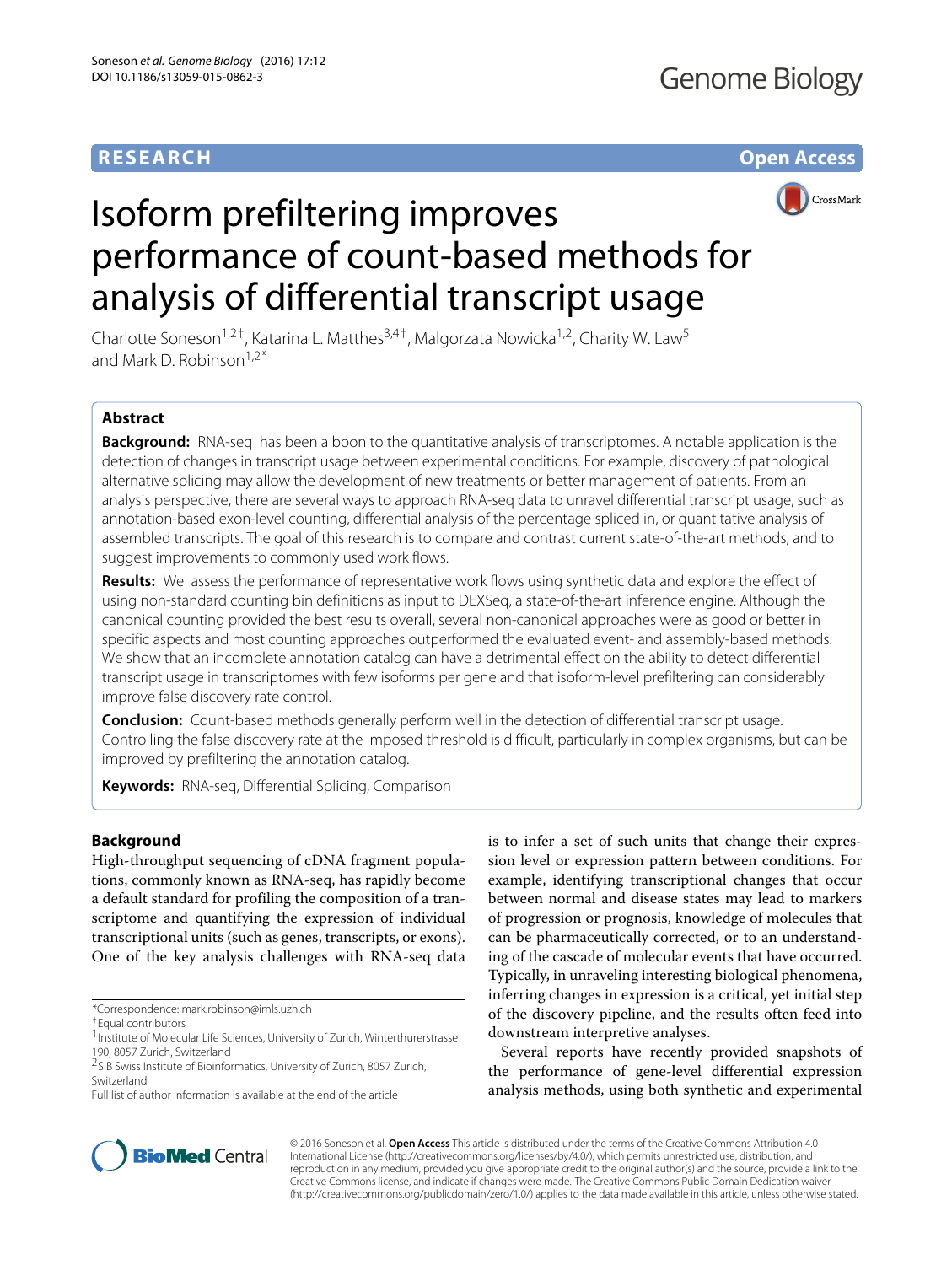data [\[1–](#page-13-0)[5\]](#page-14-0). As an example of the latter, Rapaport et al. [\[3\]](#page-13-1) used large-scale experimental data from the SEQC (Sequencing Quality Control) consortium, consisting of replicates of well-known cell lines, to evaluate the performance of differential gene expression methods and the effects of modifying sequencing depths and the number of biological replicates. As an extension to this, the SEQC Consortium and Association of Biomolecular Resource Facilities recently finished comprehensive comparison studies with respect to accuracy, sensitivity, and reproducibility of *gene-level* measurements across sites, platforms, and algorithms [\[6,](#page-14-1) [7\]](#page-14-2).

We focus our attention here on a related, important gene expression detection problem: *differential transcript* (or *isoform*) *usage* (DTU). Previous studies have shown that most multi-exon human genes are affected by alternative splicing and thus, can express a variety of different transcripts from the same genomic sequence [\[8,](#page-14-3) [9\]](#page-14-4). Differences in the relative expression of these isoforms between tissues and species occur naturally between cell types and allow cells to adapt to the environment, but aberrations from this normal splicing pattern can have detrimental consequences for the organism [\[10\]](#page-14-5). It is important to distinguish DTU from gene-level differential expression and from transcript-level differential expression (DTE). In particular, DTU considers changes in the *proportions* of the isoforms of a gene that are expressed as opposed to changes of the individual transcript levels. As shown in Fig. [1,](#page-1-0) DTU implies DTE but not necessarily the reverse. Although the main transcriptional units of interest are the transcripts, it has been difficult to obtain accurate and precise transcript-level expression estimates due to the extensive overlap between different transcripts. This has prompted researchers to develop alternative ways of representing and analyzing the observed data. One such approach, which has been used as a surrogate for DTU, is differential exon usage (DEU), where data are

represented on the level of disjoint counting bins. These bins are transcript building blocks similar to exons, and each transcript consists of a combination of counting bins. However, since the counting bins are constructed to be disjoint, bin expression quantification is more straightforward than quantification of the expression of overlapping exons. Preferential inclusion or exclusion of given counting bins points to changes in the expression level of one or more associated transcript(s).

A well-placed recent review lists close to 100 computational methods that have been developed in the space of RNA-seq data and splicing analyses [\[11\]](#page-14-6) and a few comparisons of DTU detection methods have been conducted. For example, a recent software review gives an overview of the features and interfaces available from recent tools to detect DTU, but no critical assessment of empirical performance is given [\[12\]](#page-14-7). An early simulation study across a handful of popular mapping-DTU pipelines highlighted that: (i) the presence of DTU can increase false positive rates for standard gene-level differential expression analyses, which is perhaps not surprising, and (ii) in some cases, DTU simply cannot be detected with current methods [\[13\]](#page-14-8). In that study, receiver operating characteristic curves were presented, but they give little sense of the false discovery rate (FDR) control during typical usage. More recently, Liu et al. [\[14\]](#page-14-9) conducted a wide-ranging comparison of eight DTU detection methods using both simulated and experimental data. They compared performance across different alternative splicing ratios, read depths, dispersion patterns, types of splice changes, and sample sizes, and they explored the influence of annotation, highlighting that no single method dominates in performance and that they often give conflicting results. In the current study, we augment earlier studies in several important ways: we explore a spectrum of counting approaches, highlight striking differences in FDR control between simple and complex organisms, improve existing



<span id="page-1-0"></span>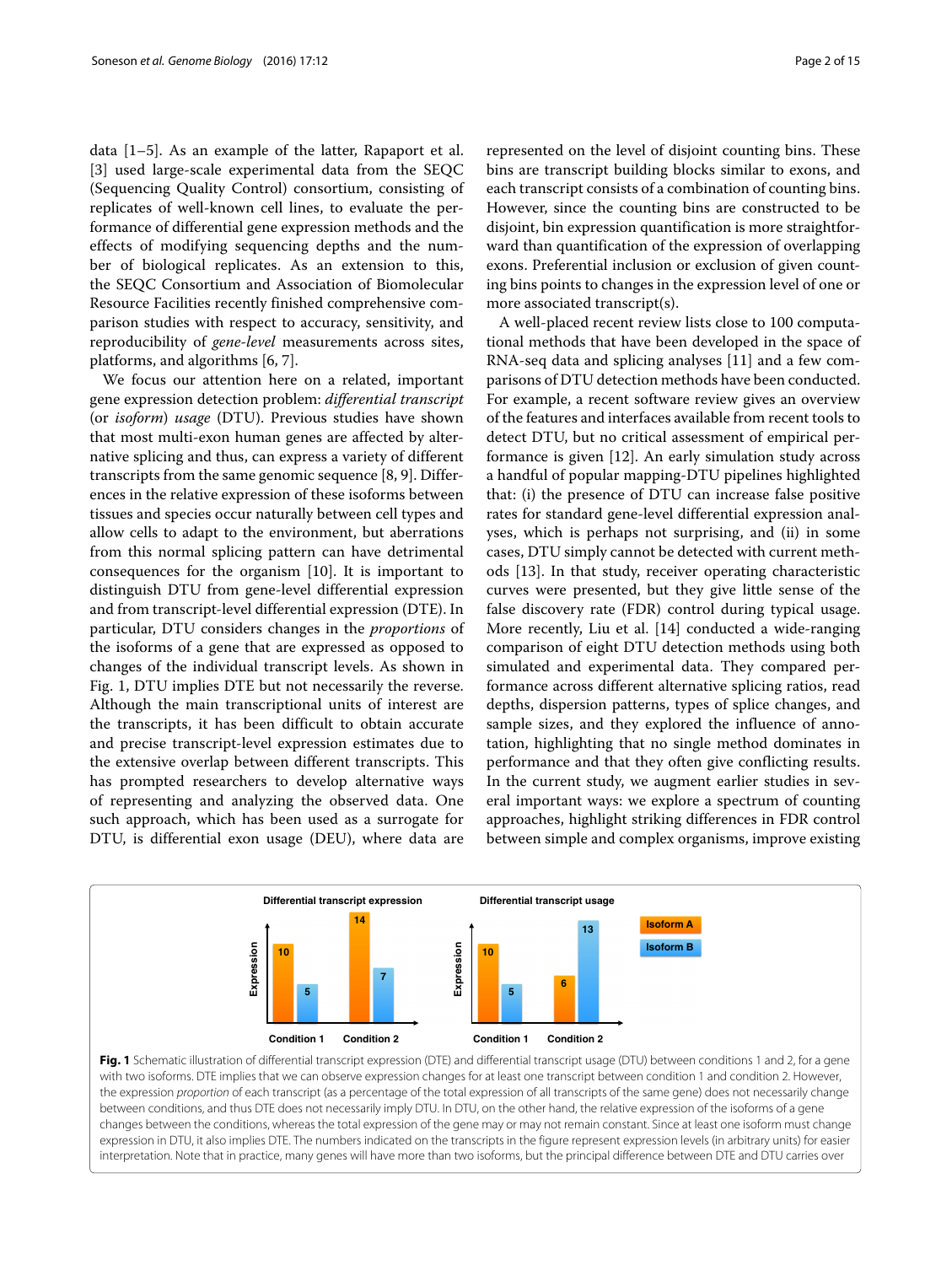work flows by applying carefully designed filtering criteria, and explore the effect of incomplete annotation catalogs. The simulated data are available from ArrayExpress with accession number E-MTAB-3766.

#### **Methods for DTU**

Broadly speaking, there are three major classes of methods designed to detect DTU. First, the *assembly-based* (or isoform deconvolution) methods (e.g., the cufflinks/cuffdiff pipeline [\[15](#page-14-10)[–17\]](#page-14-11)) reconstruct and quantify the expression of a set of transcripts that best explain the observed reads. The cuffdiff test for DTU within a gene is based on the Jensen–Shannon divergence, measuring the similarity between two probability distributions. The second class of methods focuses on specific types of alternative splicing (e.g., retained introns or alternative exons) and identifies the number of observed reads that unambiguously support the presence or absence of each splicing event (e.g., rMATS [\[18\]](#page-14-12)). Comparing these read counts gives an estimate of the percentage spliced in (*psi* value), which can then be compared between conditions for each event.

The third type of DTU detection methods do not directly quantify the transcript expression, but rather use differential exon usage as a surrogate to infer DTU. The genome is divided into (typically disjoint) *counting bins* and the number of observed reads overlapping each bin is counted. To infer differential exon (bin) usage between conditions, these methods often make use of (general or generalized) linear models containing an interaction term between the bin identifier and the condition of interest to search for non-proportionality of the bin counts within a gene between the conditions. Arguably, the most widely used differential exon usage detection method is implemented in the DEXSeq R package [\[19\]](#page-14-13) but alternatives, such as the diffSplice function from the limma R package, are available [\[20\]](#page-14-14). Since DEXSeq infers differential exon usage, it is left to the user to interpret which transcripts are differentially used, given the evidence for a particular exon bin–condition interaction. However, already knowing which exons are affected can lead to biologically meaningful interpretation of the functional impact of their differential usage (e.g., [\[19\]](#page-14-13)).

#### **Bin read counting**

The read-counting function distributed with the DEXSeq package splits the coding parts of the genes into nonoverlapping exon bins and counts the number of reads overlapping each of these bins. Reads that overlap multiple bins are assigned to all of them, which increases the correlation between the bin counts and implies that the sum of the bin counts can significantly exceed the number of sequencing reads in the experiment. With default settings, genes that overlap each other are aggregated into a composite gene complex containing all exon bins of the original genes. The identifier of this complex is obtained by combining the identifiers of the aggregated genes. In practice, this could lead to difficulties in result interpretation, and the differential splicing detection could potentially be affected by overall differential gene expression of a subset of the genes involved in a complex. In this study, we examine whether using alternative definitions of the counting bins, while keeping the interaction inference engine fixed, could provide benefits to the overall performance of DEXSeq. In total, we compare nine variants of counting bins. In this section, we give a brief description of the methods used and define the name that will be used to identify each method in the evaluations (given in parentheses). More details regarding the application of these methods can be found in Additional file [1,](#page-13-2) as well as in the project GitHub repository [\(https://github.com/](https://github.com/markrobinsonuzh/diff_splice_paper) [markrobinsonuzh/diff\\_splice\\_paper\)](https://github.com/markrobinsonuzh/diff_splice_paper). For more details regarding their theoretical underpinnings and implementation, refer to the original publications.

In addition to the default DEXSeq exon bin counting (*DEXSeq-default*) (DEXSeq R package v1.14.0) [\[19\]](#page-14-13), we explore the effect of circumventing the merging of overlapping genes in two ways (see Additional file [1:](#page-13-2) Figs. S1 and S2 for illustrations). First, we change the arguments to the DEXSeq annotation preparation function to exclude overlapping exon parts on the same strand rather than aggregate genes (*DEXSeq-noaggreg*). This eliminates the composite feature identifiers, but may leave out important genomic regions that cannot be unambiguously assigned to one gene. This is particularly problematic if the annotation catalog is overpopulated with irrelevant transcripts. Second, we use functions from Bioconductor [\[21\]](#page-14-15) to split the genes manually into disjoint counting bins, excluding overlapping parts even if they are on different strands and count the reads using the featureCounts function from the Rsubread R package (v1.18.0) (*featureCounts-flat*) [\[22,](#page-14-16) [23\]](#page-14-17), allowing reads to be assigned to multiple features. We also explore the effect of completely circumventing the division of exons into disjoint bins and assign the reads to the original exons, again allowing a read to be assigned to multiple exons (*featureCounts-exon*). The SplicingGraphs R package (v1.8.1) provides a counting method where splicing graphs are constructed from the gene models provided and the reads are assigned to the edges of the graph (representing exons or introns) (*SplicingGraph*). Since the reads spanning exon junctions are expected to be the most informative for identifying DTU, we also explicitly evaluate the use of the junction counts generated by the TopHat aligner (v2.0.14), ignoring all reads that fall completely within exons (*TopHat-junctions*). Using MISO (v0.5.3) [\[24\]](#page-14-18), we define the counting bins as combinations of isoforms and count the number of reads that align in positions compatible with each given combination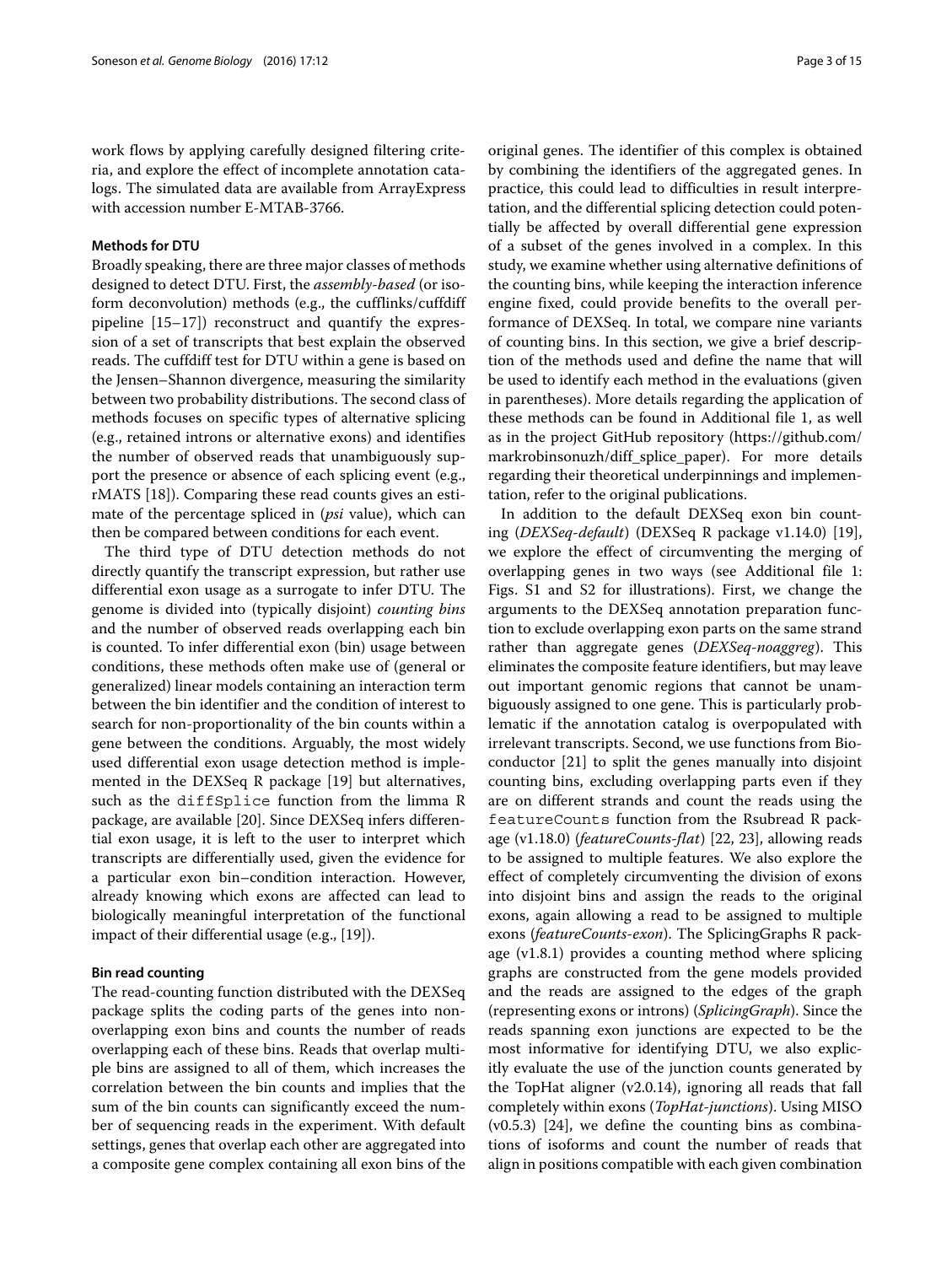(*MISO*). Yet another way of defining counting bins is provided by an intermediate representation from the casper R package (v2.2.0) [\[25\]](#page-14-19), which defines the bins as the exon paths traced out by the two reads in a pair (*casper*). Finally, we define the counting bins as the isoforms themselves and use kallisto (v0.42.1) [\[26\]](#page-14-20) to estimate the number of reads assigned to each isoform (*kallisto*).

Each of the counting methods generates a count matrix, where the rows correspond to counting bins and the columns to samples. These count matrices are used as the input to DEXSeq in searching for bins showing evidence of differential usage between conditions. Since each approach defines bins in a different way and not all bins are possible to unambiguously associate with a given isoform, we evaluate them in terms of their ability to detect differential isoform usage at the gene level.

Conceptually, each of the different counting bin definitions has advantages and disadvantages when used in conjunction with an inference engine such as DEXSeq, and ultimately the optimal choice likely depends on aspects such as the level at which interpretation can most easily be made, and the confidence in the annotation catalog. DEXSeq allows the user to determine which bin(s) are preferentially included or excluded in a given condition. In some situations, where the differential regulation of specific isoforms is expected to be involved in the phenotype determination, it can be advantageous to define the bins as the isoforms themselves. In other situations, however, the key phenotypic determinant may be the inclusion of a specific exon containing important genetic material, and the precise isoform contributing this exon is less important. In such cases, (sub)exon-specific bins may be preferable. In addition, using exon-level bins allows the detection of events (such as exon skipping) that are not annotated as part of an existing isoform, and isoform-level bins will not allow the detection of splicing aberrations in genes with a single isoform. On the other hand, exon-level bins could lead to spurious findings in terms of significantly differential bins that could not be the result of a true change in isoform usage.

Also other aspects, such as the degree of multicounting, could lead to performance differences between the bin definition approaches. Typically, transcript abundance estimation methods, such as kallisto, attempt to distribute reads overlapping multiple transcripts to optimize a likelihood function. In contrast, the DEXSeq counting script assigns reads overlapping multiple bins to each of them, potentially increasing the correlation between bin counts within a gene. This multi-counting increases the count for the individual bins, particularly in situations where the bins are much shorter than the reads, and thus potentially leads to higher statistical power. On the opposite side of the spectrum, methods that consider only junction-spanning reads (such as *TopHat-junctions*)

exclude a potentially large fraction of the reads and can, thus, be expected to lose power, especially when the exons are relatively long compared to the reads.

For methods based on the original (non-disjoint) exons (such as *featureCounts-exon*), we expect a lower power to detect switches between isoforms where the critical region (the genomic region that is unique to one or the other isoform) is small. This is because the reads from the critical region will contribute relatively little to the counts of the exons (bins). Thus, even dramatic relative changes in this small contribution may pass unnoticed, whereas they would be apparent if the critical region formed a bin itself (such as, for example, with *DEXSeq-default*, *DEXSeq-noaggreg*, and *featureCounts-flat*).

#### **Results and discussion**

We evaluated the counting methods outlined in the previous section (using DEXSeq as the inference engine), as well as cuffdiff (v2.2.1) and rMATS (v3.0.9), using simulated data based on the fruit fly and human as described in ["Methods"](#page-11-0). The characteristics of the two organisms are outlined in Additional file [1:](#page-13-2) Fig. S3 and Table S1. For each organism, we simulated reads for three replicates in each of two conditions. DTU was introduced for 1000 genes by reversing the relative abundances of the two most abundant isoforms in one of the conditions, while keeping the total number of transcripts generated from the gene constant (that is, no gene-level differential expression). This generated truly differential genes with a range of effect sizes (the difference in relative abundance between the two differentially used isoforms). The simulation framework is outlined in Additional file [1:](#page-13-2) Fig. S4, and comparisons of the average expression levels between the two conditions are shown in Additional file [1:](#page-13-2) Figs. S5 and S6. In Additional file [1:](#page-13-2) Figs. S7 and S8, we also provide a comparison of the overall count patterns for the different methods.

The performance evaluation is based on gene-level *q* values (adjusted *p* values) calculated as described in ["Methods"](#page-11-0). After thresholding the gene-wise *q* values at three common values (0.01, 0.05, and 0.1), we evaluated the true positive rate (TPR, the fraction of genes with true differential isoform usage that show *q* values below the threshold) and the observed FDR (the fraction of all genes with *q* value below the threshold where there is no true differential isoform usage). Any gene identifiers that were not present in the list of simulated genes were excluded from the evaluation, since these genes could not be classified as true positive (TP), true negative (TN), false positive (FP), or false negative (FN). This affected the performance estimates for *casper* and *DEXSeq-default* counts, as well as *cuffdiff*, since these methods sometimes form gene complexes, with identifiers that are combinations of the identifiers of the merged genes. The number of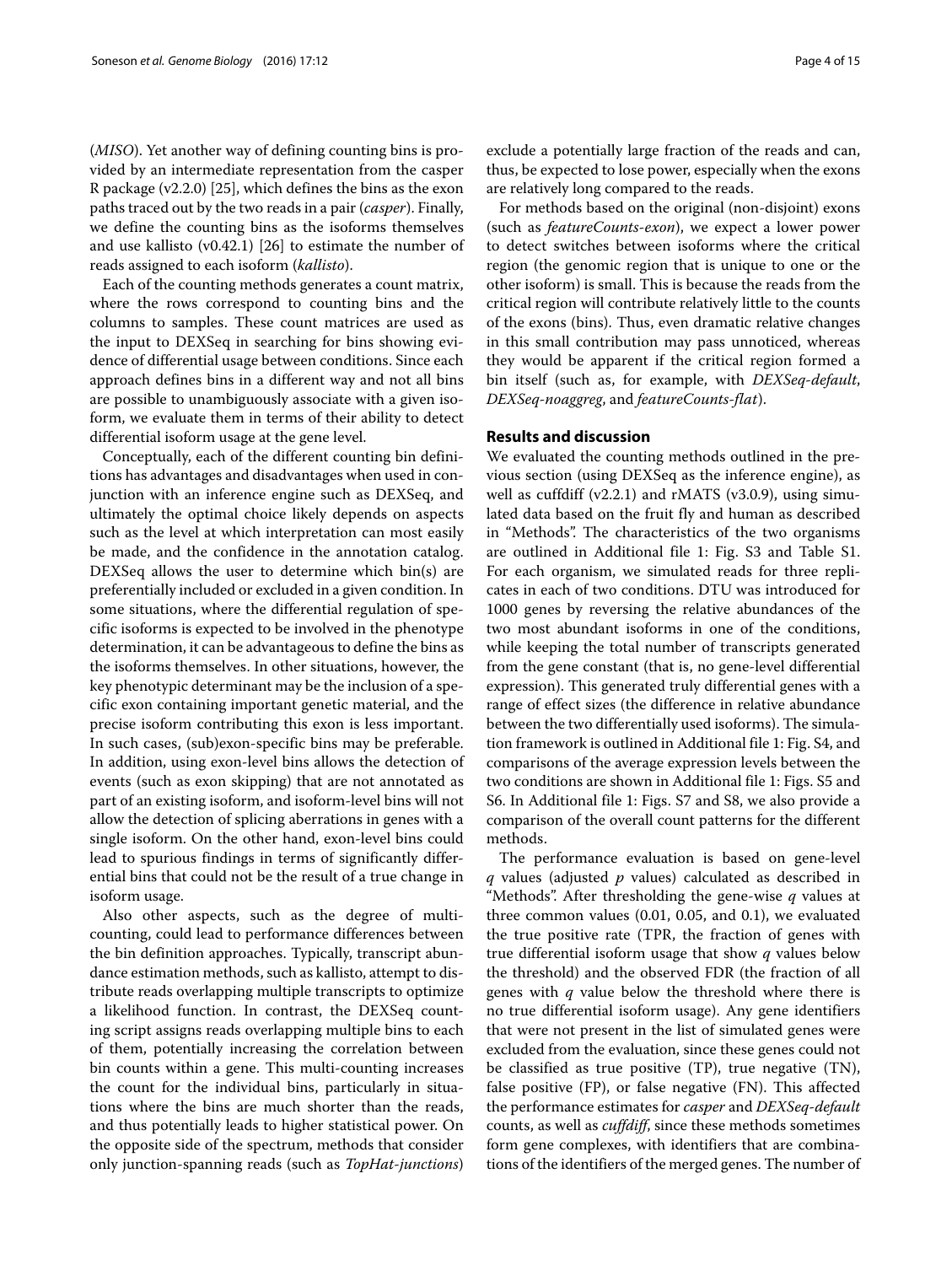features (genes plus complexes) and the number of complexes for these methods are given in Additional file [1:](#page-13-2) Table S1.

### **Overall performance and effect of transcriptome complexity**

Overall, the observed TPRs were similar between the two studied organisms, while the achieved FDRs were higher in the human simulation (Fig. [2\)](#page-4-0). We hypothesized that the difference in performance between the fruit fly and human simulations was associated with the higher level of complexity of the human transcriptome, with many more isoforms per gene. Indeed, stratifying the results by the number of isoforms for each gene showed a clear association between the number of isoforms and the observed FDR in both organisms (Fig. [3\)](#page-5-0). On a global scale, only *cuffdiff* managed to control satisfactorily the FDR in any of the organisms, but at the price of much lower power than most other methods. The conservative nature of *cuffdiff* has been previously described in the context of differential transcript expression [\[27\]](#page-14-21). One major reason for the conservativeness in the current study is that only genes where the coding output differs between the differentially used isoforms can be detected. Applying *cuffdiff* with an artificial annotation file where CDS and protein ID entries were replaced by exon and transcript IDs, respectively, considerably improved the power of *cuffdiff* (Additional

file [1:](#page-13-2) Figs. S9 and S10). Another contributing reason to the low power could be that the sampling scheme used by *cuffdiff* to evaluate significance currently does not yield nominal *p* values below  $5 \times 10^{-5}$ .

The second lowest power was obtained by *rMATS*, mostly since it is designed to detect only simple splicing events (for these, however, the power was comparable to the other methods, see Additional file [1:](#page-13-2) Fig. S11). Among the counting methods used with DEXSeq, the exon path counts from *casper* showed the lowest power for both organisms. This could be attributed to a combination of the relatively low read count for the individual bins and the merging of features into complexes, which could not be directly matched with the list of truly differential or nondifferential genes. The same merging effect was seen for *cuffdiff* and for *DEXSeq-default* (which therefore showed a lower TPR than *DEXSeq-noaggreg*), albeit not as strong since *DEXSeq* and *cuffdiff* only merge genes if they are on the same strand, while *casper* merges also overlapping genes on different strands. The merging effect was particularly pronounced in the human data, where a larger fraction of the genes are overlapping to some extent and thereby were aggregated into complexes (Additional file [1:](#page-13-2) Table S1). An alternative could be to evaluate the methods for only the genes for which a true status indicator and a *q* value were available (that is, to subset the truth and result tables to only these genes before the performance



<span id="page-4-0"></span>**Fig. 2** Overall performance of the evaluated methods. The three circles for each method indicate the observed false discovery rate (FDR) and true positive rate (TPR) when the gene-wise q values are thresholded at three commonly used thresholds: 0.01, 0.05, and 0.1. Ideally, each circle should fall to the left of the corresponding vertical line, since this would indicate that the FDR is controlled at the imposed level. A circle is filled if the FDR is controlled and open otherwise. The total number of genes (n) and the number affected by differential isoform usage (n.ds) are given in the panel headers. Overall, only cuffdiff manages to control the FDR, but at the cost of a reduction in power (TPR). The FDR control is worse in the human simulation than in the fruit fly simulation, potentially due to the larger number of isoforms in the human transcriptome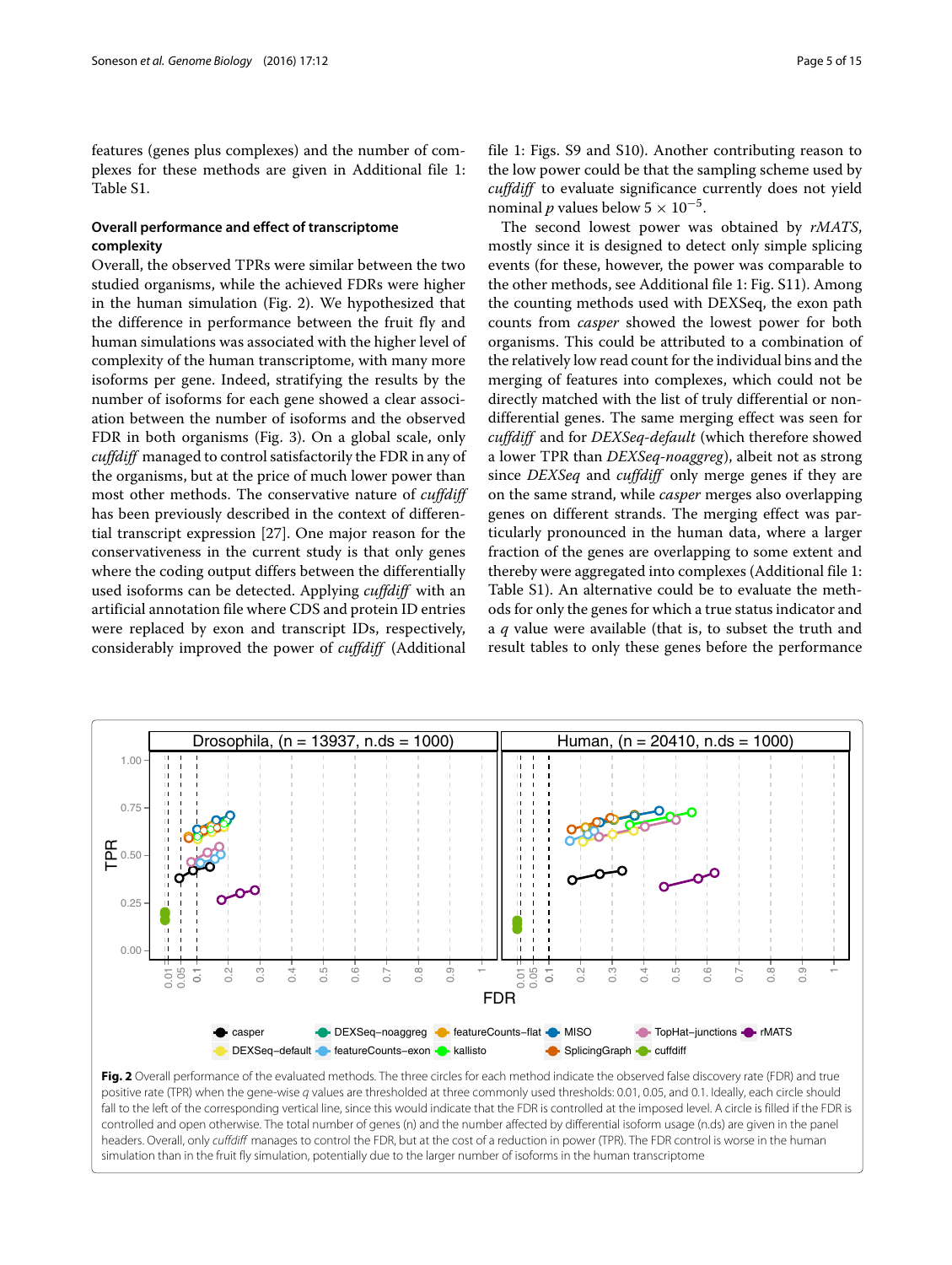

<span id="page-5-0"></span>evaluation). This approach is explored in Additional file [1:](#page-13-2) Fig. S12. As expected, it improved the power of *casper* and *DEXSeq-default* substantially.

In the fruit fly simulation, the count matrices generated by *featureCounts-exon* and *TopHat-junctions* performed relatively poorly, while their results in the human simulation were more on a par with the other methods. The performance difference between the organisms may be associated with the relatively low junction counts in the fruit fly and with the observed inability of *featureCounts-exon* to detect switches between genetically similar isoforms, where the critical regions (the regions that are unique to one of the isoforms) are very small (see Additional file [1:](#page-13-2) Fig. S13 for an illustration). In both organisms, the *SplicingGraph*, *DEXSeq-noaggreg*, and *featureCountsflat* counts performed similarly. This was not surprising since the counting bins were similar between these methods (exons and introns). The transcript-level counts obtained by *kallisto* also appeared to give good results when combined with the DEXSeq inference engine, especially for relatively simple genomes such as the fruit fly.

Similarly, *MISO* counts provided good results in the fruit fly simulation, but showed a relatively high FDR for the human data. In addition to its low power due to the inability to detect complex splicing events, *rMATS* showed a higher FDR than the other methods. A closer examination of the FP events revealed that these are enriched with rare events (inclusion levels close to 0) and relatively depleted of events with inclusion levels in the middle range between 0 and 1 (see Additional file [1:](#page-13-2) Fig. S14).

#### **Performance stratified by gene characteristics**

To understand the results shown in Fig. [2](#page-4-0) better, we evaluated the performance within given gene strata, defined by various annotations. In Fig. [4,](#page-6-0) we show the effect of stratifying by the difference between the relative abundances of the two most highly abundant isoforms (which are also the ones that are differentially used for the genes affected by DTU). Additional file [1:](#page-13-2) Figs. S11, S13, and S15 contain similar figures stratified by other gene annotations, such as overall gene expression level, compositional similarity between the differentially used isoforms, and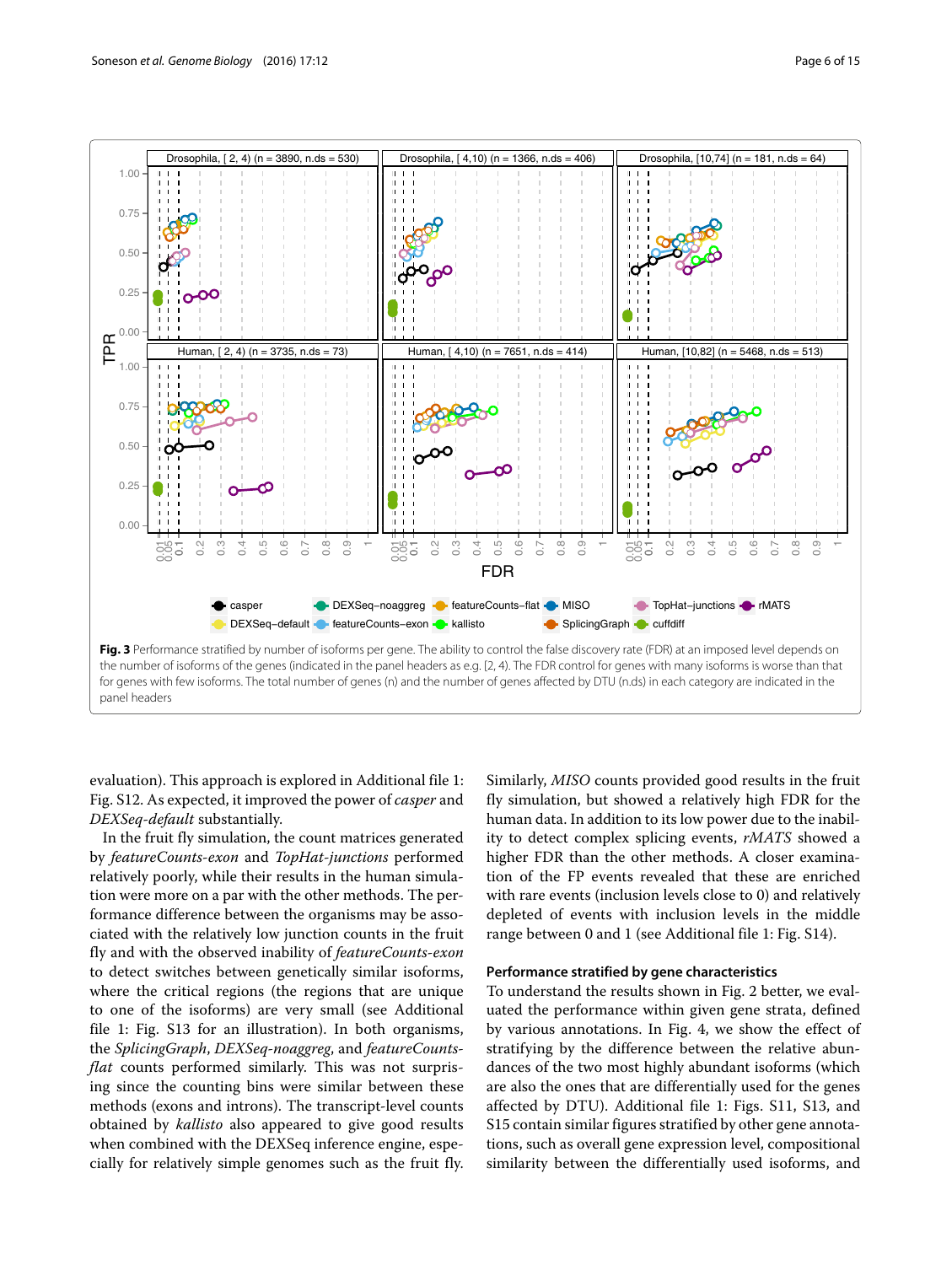

<span id="page-6-0"></span>the type of alternative splicing event. Differential isoform usage was introduced by reversing the two most abundant isoforms for the 1000 genes selected and, as expected, the larger this difference, the easier we could detect alternative usage (Fig. [4\)](#page-6-0). The performance of all methods, for both organisms, increased dramatically between the group of genes where the relative abundance difference was below 33 % and the group with relative abundance differences between 33 % and 67 %. For the genes with one highly dominant transcript (relative abundance difference above 67 %), although almost all truly differential genes were found, the FDR control was very poor, especially in the human simulation.

#### **Effect of annotation catalog incompleteness on counting methods**

All methods evaluated in this study rely on known annotations. While both organisms chosen here have wellcharacterized transcriptomes, this is far from true for many non-model species. Here, we studied the effect of an incomplete annotation catalog on the power of detecting differential isoform usage, by excluding 20 % of the known transcripts from the reference gtf file (randomly chosen, but proportionally split between differentially used and non-differentially used). We then reran the analysis of the simulated data, starting from the TopHat read alignment step. We restricted this analysis to the counting methods combined with DEXSeq, since they provided the best performance above.

Excluding isoforms led to a reduction in the number of counting bins for all methods (Table [1\)](#page-7-0), and for most of the methods, a slight increase in the average read count per bin. The methods assigning reads to (combinations of) transcripts (*MISO* and *kallisto*) showed the largest relative increase in the average read count per bin. The incomplete annotation catalog had a much greater impact on the detection power of the various counting methods in the fruit fly simulation than in the human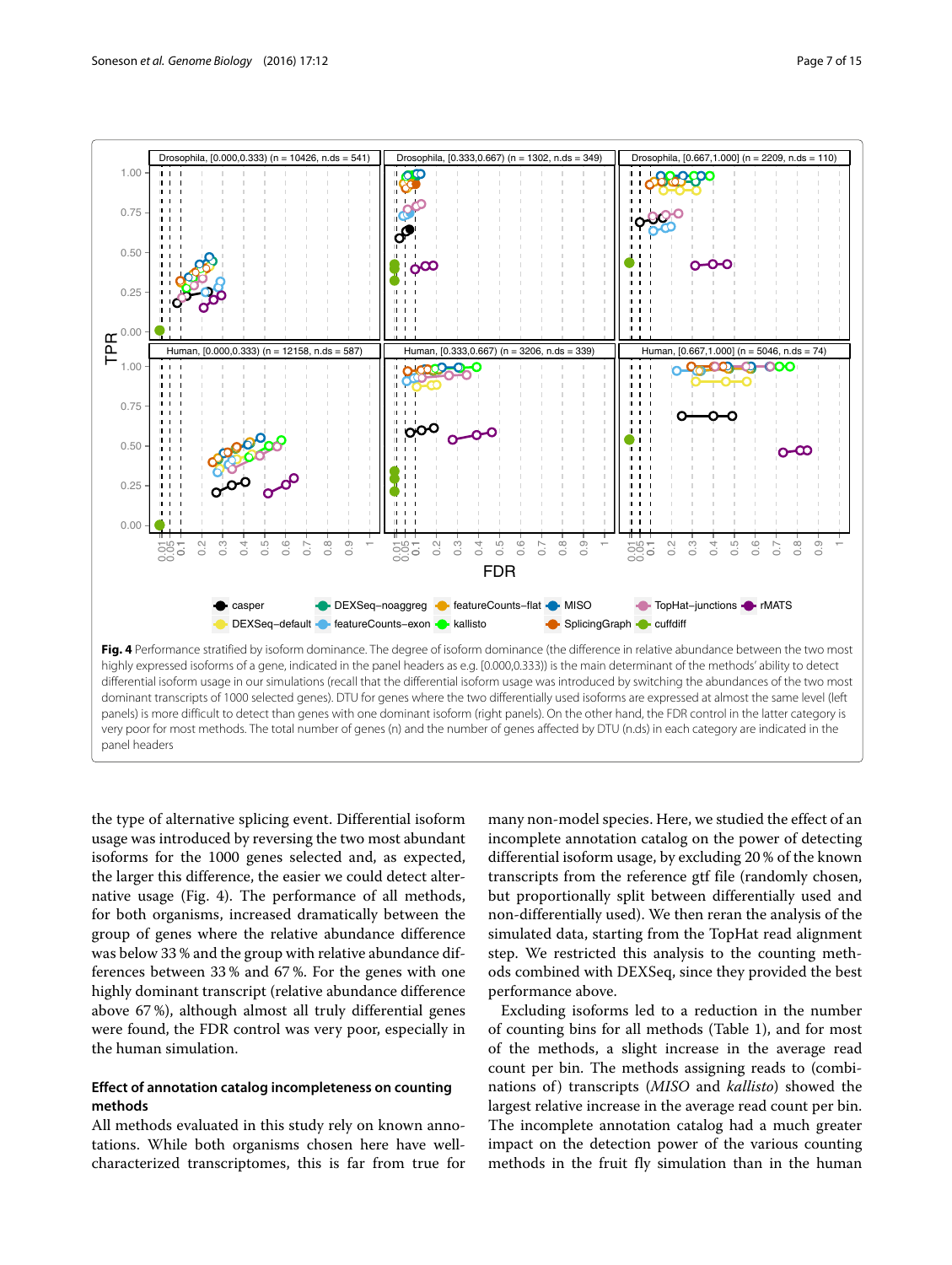<span id="page-7-0"></span>**Table 1** Number of features (genes plus gene complexes), the number of genes covered by any of the features (# incl. genes), the number of counting bins, and the sum of all bin counts for various counting methods and for the complete and reduced annotation catalog. Randomly excluding 20 % of the transcripts from the annotation catalog generally led to a slight increase in the average bin count, with the most pronounced effects seen for the methods defining the counting bins as (combinations of) transcripts (kallisto and MISO). MISO and SplicingGraph consider only genes with at least two isoforms, which explains the lower number of features for these methods

|                    |                  | Fruit fly  |            | Human       |             |
|--------------------|------------------|------------|------------|-------------|-------------|
|                    |                  | Complete   | Incomplete | Complete    | Incomplete  |
|                    | # features       | 11,505     | 10,282     | 12,544      | 12,636      |
|                    | # incl. genes    | 13,284     | 11,615     | 15,577      | 15,157      |
| casper             | # bins           | 555,346    | 491,188    | 3,523,252   | 3,076,596   |
|                    | Tot count        | 18,583,949 | 16,621,279 | 38,024,617  | 35,159,482  |
|                    | Tot count/# bins | 33.46      | 33.84      | 10.79       | 11.43       |
| featureCounts-flat | # features       | 13,690     | 11,955     | 20,092      | 19,318      |
|                    | # incl. genes    | 13,690     | 11,955     | 20,092      | 19,318      |
|                    | # bins           | 73,745     | 64,787     | 463,496     | 404,205     |
|                    | Tot count        | 24,169,605 | 21,986,549 | 82,341,874  | 74,183,344  |
|                    | Tot count/# bins | 327.75     | 339.37     | 177.65      | 183.53      |
|                    | # features       | 13,937     | 12,138     | 20,410      | 19,552      |
|                    | # incl. genes    | 13,937     | 12,138     | 20,410      | 19,552      |
| featureCounts-exon | # bins           | 159,182    | 127,516    | 1,069,500   | 855,182     |
|                    | Tot count        | 74,482,826 | 59,612,563 | 356,461,786 | 280,317,425 |
|                    | Tot count/# bins | 467.91     | 467.49     | 333.30      | 327.79      |
|                    | # features       | 13,569     | 11,848     | 19,099      | 18,482      |
|                    | # incl. genes    | 13,937     | 12,138     | 20,410      | 19,552      |
| DEXSeq-default     | # bins           | 75,162     | 65,842     | 478,504     | 415,121     |
|                    | Tot count        | 24,608,190 | 22,367,584 | 83,047,366  | 74,720,668  |
|                    | Tot count/# bins | 327.40     | 339.72     | 173.56      | 180.00      |
|                    | # features       | 13,709     | 11,969     | 20,147      | 19,353      |
|                    | # incl. genes    | 13,709     | 11,969     | 20,147      | 19,353      |
| DEXSeq-noaggreg    | # bins           | 73,981     | 64,927     | 468,722     | 407,779     |
|                    | Tot count        | 24,015,599 | 21,873,688 | 81,568,776  | 73,488,445  |
|                    | Tot count/# bins | 324.62     | 336.90     | 174.02      | 180.22      |
|                    | # features       | 5,437      | 4,265      | 16,854      | 15,956      |
|                    | # incl. genes    | 5,437      | 4,265      | 16,854      | 15,956      |
| SplicingGraph      | # bins           | 87,400     | 70,987     | 737,058     | 647,915     |
|                    | Tot count        | 22,311,721 | 18,777,082 | 100,549,202 | 86,827,817  |
|                    | Tot count/# bins | 255.28     | 264.51     | 136.42      | 134.01      |
|                    | # features       | 11,663     | 10,306     | 18,918      | 18,355      |
| TopHat-junctions   | # incl. genes    | 11,663     | 10,306     | 18,918      | 18,355      |
|                    | # bins           | 56,670     | 50,413     | 290,956     | 266,070     |
|                    | Tot count        | 6,542,180  | 6,048,594  | 31,447,564  | 29,616,532  |
|                    | Tot count/# bins | 115.44     | 119.98     | 108.08      | 111.31      |
| <b>MISO</b>        | # features       | 5,259      | 4,153      | 12,767      | 12,225      |
|                    | # incl. genes    | 5,259      | 4,153      | 12,767      | 12,225      |
|                    | # bins           | 29,371     | 22,040     | 280,521     | 214,608     |
|                    | Tot count        | 11,163,878 | 9,535,328  | 35,387,627  | 32,451,761  |
|                    | Tot count/# bins | 380.10     | 432.64     | 126.15      | 151.21      |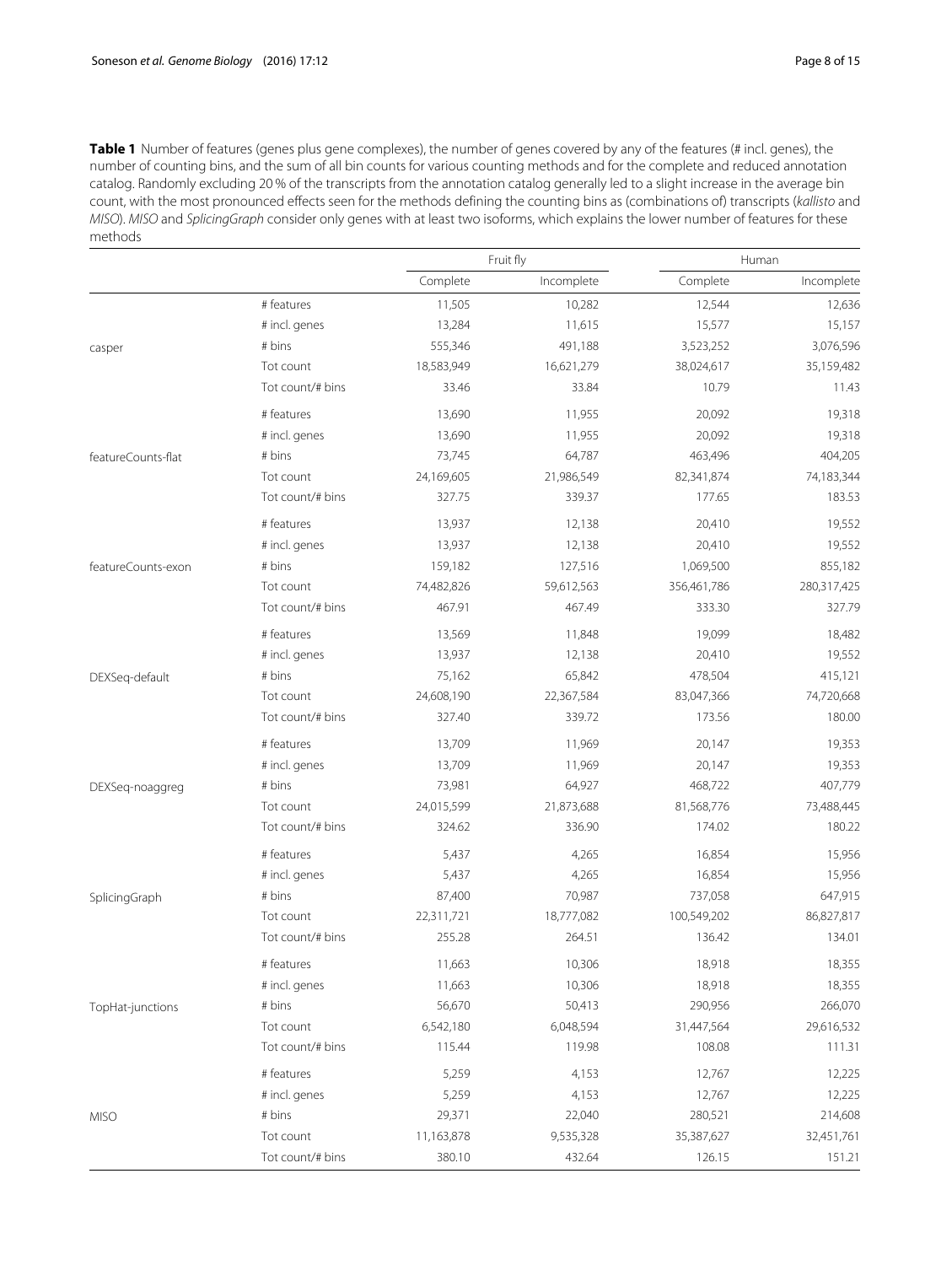| <b>Table 1</b> Number of features (genes plus gene complexes), the number of genes covered by any of the features (# incl. genes), the |
|----------------------------------------------------------------------------------------------------------------------------------------|
| number of counting bins, and the sum of all bin counts for various counting methods and for the complete and reduced annotation        |
| catalog. Randomly excluding 20% of the transcripts from the annotation catalog generally led to a slight increase in the average bin   |
| count, with the most pronounced effects seen for the methods defining the counting bins as (combinations of) transcripts (kallisto and |
| MISO). MISO and SplicingGraph consider only genes with at least two isoforms, which explains the lower number of features for these    |
| methods (Continued)                                                                                                                    |

|          | Tot count/# bins | 880.65     | 990.85     | 260.83     | 301.65     |
|----------|------------------|------------|------------|------------|------------|
| kallisto | Tot count i      | 23,734,377 | 21,363,780 | 37,908,846 | 35,073,753 |
|          | # bins           | 26,951     | 21,561     | 145.342    | 116,274    |
|          | # incl. genes    | 13,937     | 12,138     | 20,410     | 19,552     |
|          | # features       | 13,937     | 12,138     | 20,410     | 19,552     |

simulation (Fig. [5\)](#page-8-0). A likely explanation for this effect is the low number of isoforms per gene for the fruit fly, implying that there will be many genes with only one isoform (or even zero) remaining in the annotation catalog after the exclusion. Indeed, stratifying the results by the number of excluded differentially used isoforms and the total number of retained isoforms showed that the number of remaining isoforms was the strongest determinant of performance (Additional file [1:](#page-13-2) Figs. S16–S19). Many of the counting methods were able to detect the differential isoform usage even after excluding both the differentially used isoforms from the annotation, as long as the total number of remaining isoforms was large enough. The methods using the transcript structure to define the counting bins (*kallisto*, *MISO*, and *SplicingGraph*) were most strongly negatively affected when only one isoform



<span id="page-8-0"></span>**Fig. 5** TPR and FDR stratified by incompleteness of annotation. The circles indicate the performance of the different methods using the complete annotation catalog. The triangles indicate the performance achieved when the analysis was performed using an incomplete annotation catalog, where 20 % of the transcripts were excluded. The overall impact of the incompleteness of the annotation catalog is larger for the fruit fly simulation (left panel) than for the human simulation (right panel). This appears to be mainly due to the larger number of isoforms in the human transcriptome and the associated larger redundancy. Additional file [1:](#page-13-2) Figs. S16–S19 stratify the results further and provide additional insight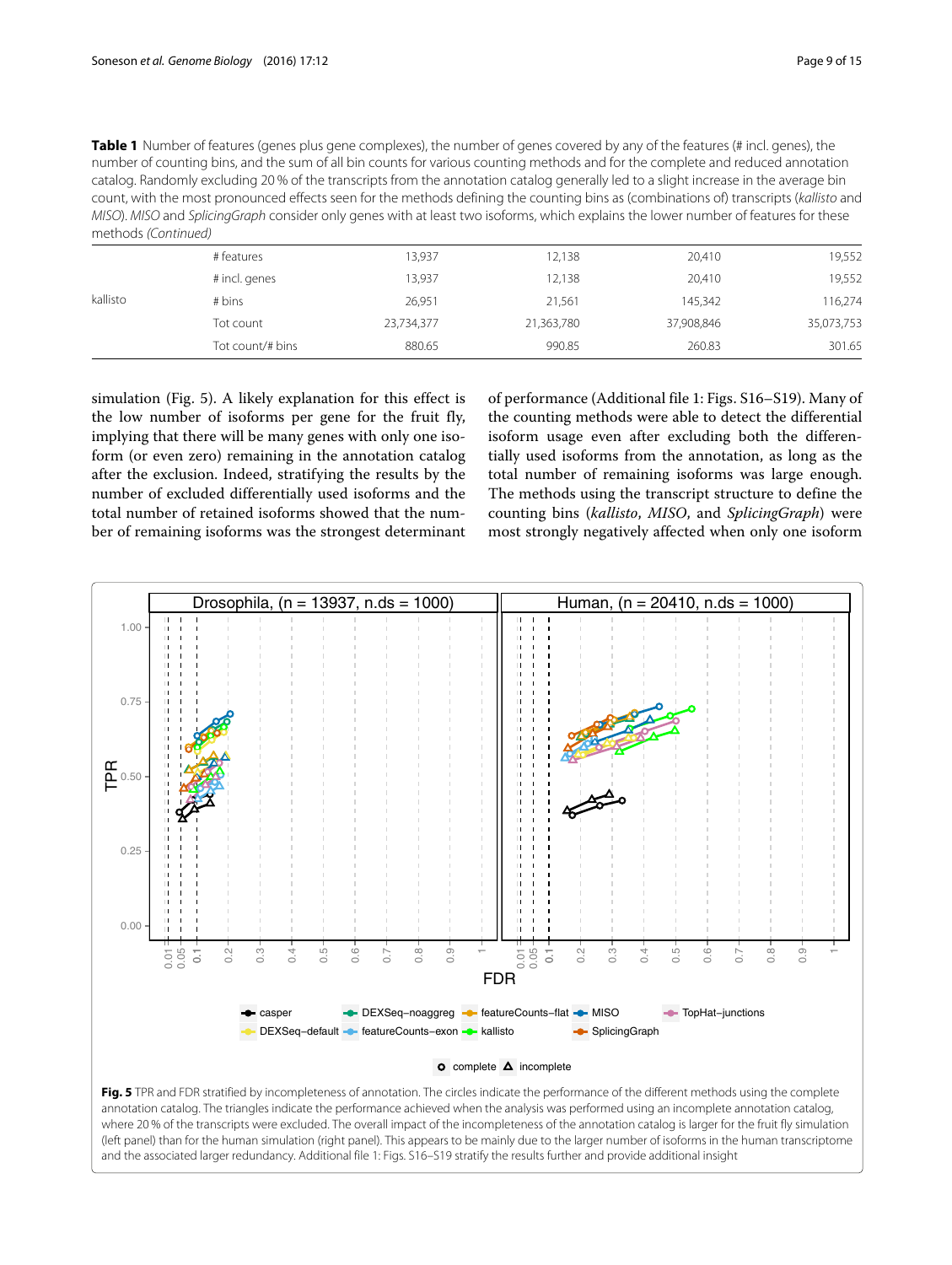was retained. This can be attributed to the default exclusion of genes with a single isoform by *SplicingGraph* and *MISO*, and that *kallisto* generates only a single counting bin for these genes. Conversely, *featureCounts-exon* and *TopHat-junctions* were least affected.

#### **Isoform prefiltering improves the observed FDR**

We noted above that the empirical FDR was often much higher than the imposed FDR threshold, especially for genes with one largely dominating isoform and that this effect was consistent across most counting methods. In an attempt to understand better the reasons behind this high FDR, we compared the characteristics of the genes falsely called differentially spliced (FPs) to those of the TPs (correctly called genes with true DTU), the FNs (nonsignificant genes with true underlying DTU), and TNs (genes correctly called non-differential). We focused on the counts obtained by *DEXSeq-noaggreg*, due to their intrinsic link to the DEXSeq framework and their overall good performance in the previous evaluations. The most notable observation was that the FP genes showed a larger variance among the dispersion estimates for their respective exon bins than the other gene categories (Additional file [1:](#page-13-2) Figs. S20 and S21). The effect was more pronounced for genes with many counting bins and genes with one highly dominant isoform. We hypothesized that reducing the number of bins by an initial filtering step, eliminating the non-expressed isoforms from the annotation catalog used to generate the counting bins, could improve the FDR control. Based on the RSEM-estimated isoform percentages from which the individual sample isoform percentages were derived, we thus generated four new annotation files for the DEXSeq counting by excluding all isoforms with relative abundance below (in turn) 5 %, 10 %, 15 %, and 25 % in both conditions. Then, we performed the counting and differential exon usage testing as before. Other filtering paradigms could be imagined, such as successively excluding the lowest expressed isoforms as long as their total relative abundance does not exceed a fixed threshold. For all the thresholds we evaluated, the reduction in the number of bins was substantially larger than the relative reduction in total bin counts (Additional file [1:](#page-13-2) Tables S2 and S3), which suggests a high degree of redundancy and/or that few reads were assigned to the excluded bins. The simulated human data contained a larger fraction of non-expressed isoforms (Additional file [1:](#page-13-2) Table S1) and thus, the reduction in the number of retained isoforms was larger than for the fruit fly simulation. It is worth highlighting that isoform-level filtering is not equivalent to filtering bins out of the count table (see Additional file [1:](#page-13-2) Figs. S22–S26 for a comparison to bin filtering approaches).

Excluding lowly abundant isoforms from the catalog before forming the counting bins provided a substantial performance improvement compared to unfiltered data (Fig. [6\)](#page-10-0), in particular for the previously problematic genes with one largely dominant transcript. Already excluding isoforms with relative abundance less than 5 % provided a tangible improvement in FDR control. Comparing the FPs found with the original annotation file to those found after filtering at the 5 % level revealed that in the human simulation, 184 genes were called FP exclusively with the original file, while 30 were called FP exclusively after filtering. Studying these genes in more detail revealed that many of the 30 FPs exclusive to the filtered setting were likely significant mainly due to a less stringent correction for multiple comparisons (fewer counting bins) and showed evidence of differential usage also with the original annotation (Additional file [1:](#page-13-2) Figs. S27–S29). Conversely, the 184 genes called FP exclusively with the original annotation were correctly classified after the filtering mainly since the bins contributing to the significance of the gene were filtered out (Additional file [1:](#page-13-2) Figs. S30– S32). Notably, the strategy of excluding lowly expressed transcripts is of general utility, since it also significantly reduces the rate of false discoveries for DEXSeq combined with *kallisto* estimated counts (Additional file [1:](#page-13-2) Figs. S33 and S34). Likewise, setting a higher threshold on the absolute change in percentage spliced in reduced the false discoveries called by *rMATS* with a modest drop in power (Additional file [1:](#page-13-2) Fig. S35).

In our simulation study, we were able to use the underlying isoform abundances in the filtering. Of course, in experimental data sets, the true relative isoform abundances are not known and they may vary between samples and conditions. A possible approach with real data could be to estimate first the relative isoform abundance using, e.g., kallisto [\[26\]](#page-14-20) or RSEM [\[28\]](#page-14-22), and exclude isoforms where the relative abundance estimate does not exceed a certain fraction in any of the samples studied. This approach is evaluated in Additional file [1,](#page-13-2) along with several other filtering paradigms based on the observed exon bin counts (Additional file [1:](#page-13-2) Figs. S22–S26). There, we show that the isoform-guided filtering, based on *estimated* abundances, performs equally well. Another potential complication in experimental data is that lowly abundant isoforms can also be subject to differential usage and so a low filtering threshold may exclude differentially used isoforms. However, depending on the experiment, the reduction in FDR may compensate for this loss.

#### **Conclusions**

In this study, we used simulated data to evaluate nine counting methods in terms of their compatibility with the DEXSeq inference engine in the detection of DTU. The main motivation was to evaluate whether a non-standard counting approach could improve the performance of a well-established statistical inference method and to what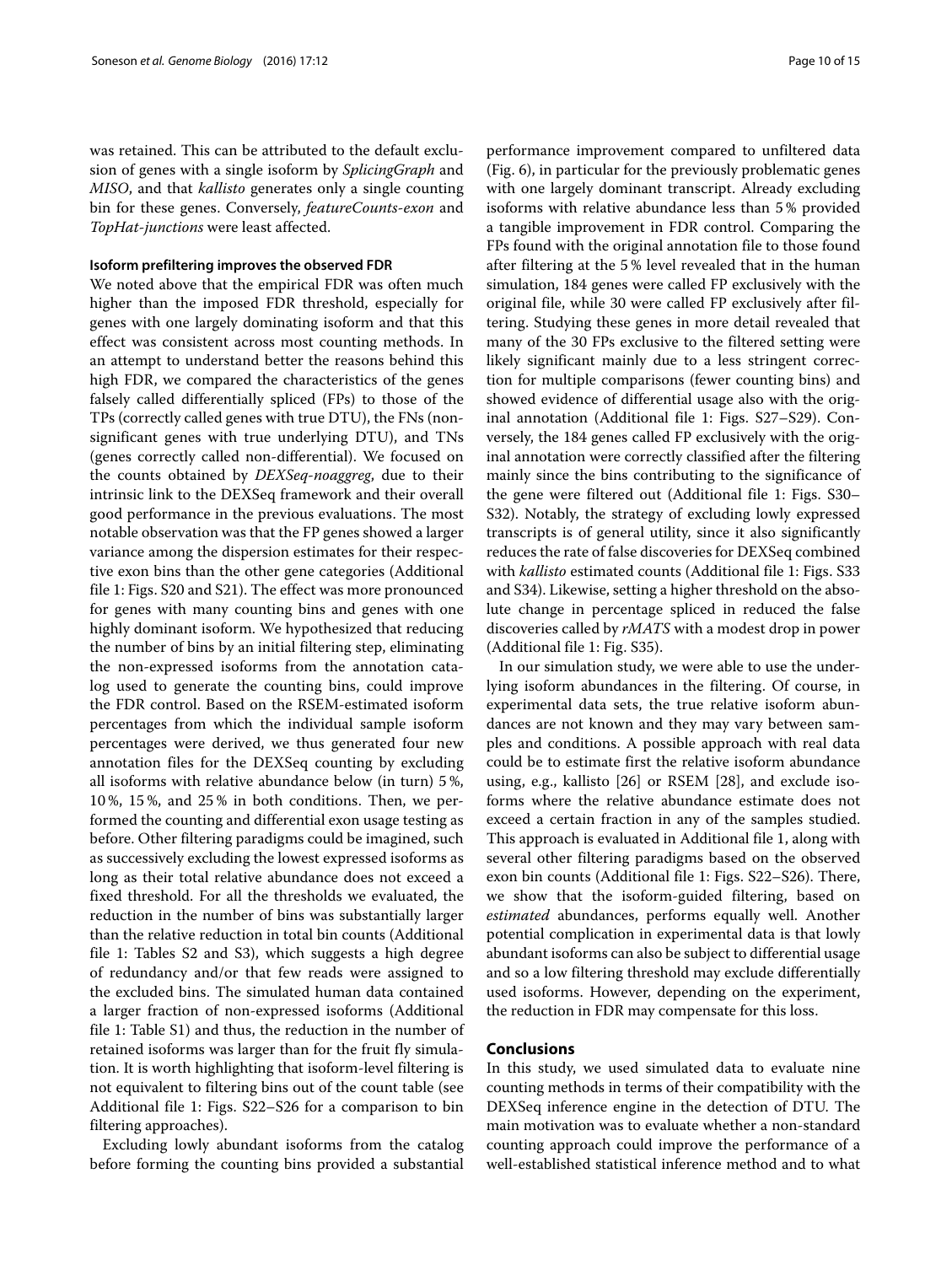

<span id="page-10-0"></span>extent the counting protocol influences the performance. Importantly, we did not attempt to quantify or compare the correctness of the counts obtained by the different methods, or their potential compatibility with other inference frameworks. We also compared the counting methods to one assembly-based method (*cuffdiff* ) and one event-based method (*rMATS*). Our results show that the inference framework provided by DEXSeq, testing for the differential inclusion of particular counting bins, works well in conjunction with many different bin definitions, from sub-exonic bins quantified using data aligned to the genome (e.g., *DEXSeq-noaggreg*) to full-length transcript bins quantified using alignment-free approaches (e.g., *kallisto*). *DEXSeq-noaggreg* has the distinct advantage that some types of *unannotated* events (e.g., exon skipping) can still be detected with default settings, whereas *kallisto* has a definite speed advantage. We expect that, despite the recent excitement around ultrafast alignment-free quantification methods, many researchers will still elect to place reads in genomic context using alignment-based methods for visualization and interpretation. Ultimately,

the choice of bin type should be guided by the level (exon or transcript) at which relevant inferences about the underlying biology can be made.

The characteristic that most strongly influenced the power to detect differential isoform usage was, unsurprisingly, the magnitude of the change in proportions between the differentially used isoforms. Also the complexity of the gene, that is, the number of isoforms, had a noticeable impact on the specificity and many complex but truly non-differentially spliced genes were falsely considered differential. Taken together, the count-based methods showed strong performance compared to the other methods. The best performance was obtained with the exon bin counts from *DEXSeq-noaggreg* (that, is the standard DEXSeq counting pipeline but without the default aggregation of overlapping genes) and *featureCounts-flat*. These methods provided a solid performance independently of the alternative splicing event type, the degree of similarity between the differentially used isoforms, the overall expression level and the number of isoforms for the genes, and the distribution of relative isoform abundances.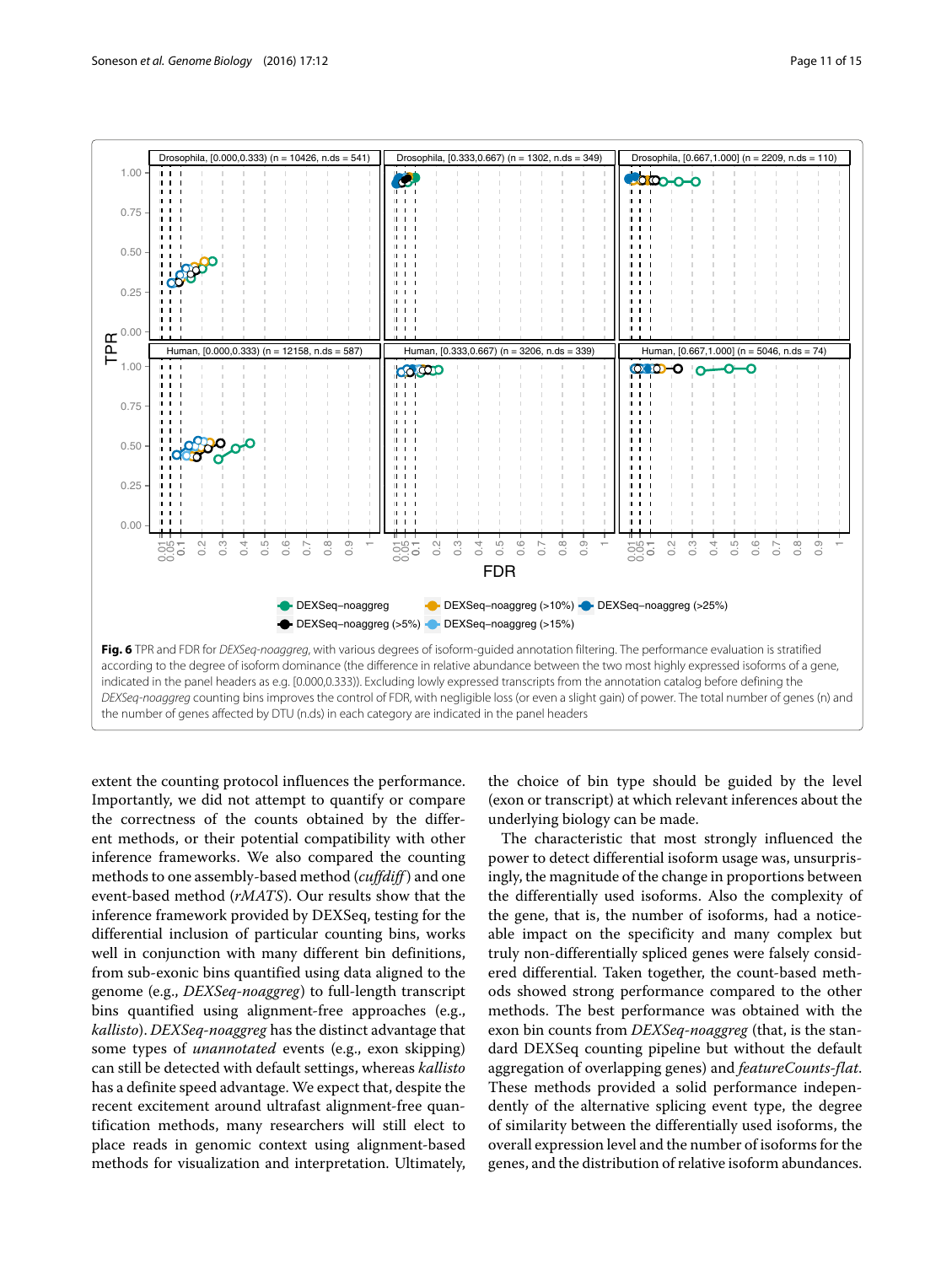The default DEXSeq counting, which aggregates overlapping genes into complexes, showed worse performance than counting without the aggregation step. This was mostly due to problems matching the identifiers of the differentially spliced genes detected (complexes) with the list of truly differentially spliced ones, which could also be a problem when interpreting results from an experimental data set.

*SplicingGraph*, *MISO*, and *kallisto*, which explicitly make use of the transcript structure to generate the counting bins, worked as well as the exon bin counts as long as the annotation catalog was complete, but the default exclusion of genes with a single annotated isoform (*SplicingGraph* and *MISO*), or the generation of only a single counting bin for those genes (*kallisto*) was detrimental with a relatively simple transcriptome (fruit fly) and an incomplete transcript catalog. The exon path counts from *casper* showed low TPRs, due to a combination of the low counts for each path and an aggregation of identifiers for overlapping genes, similar to that of *DEXSeq-default*. *TopHat-junctions* counts showed poor performance in the fruit fly simulation, especially for genes with few isoforms, which may be due to the relatively long fruit fly exons, implying a low number of reads spanning exon junctions. Using featureCounts on the original exon level (that is, without flattening the reference annotation) gave poor results when the counts were analyzed with DEXSeq, especially for the fruit fly simulation. These counts were not able to capture differential isoform usage when the differentially used isoforms were similar and were generally unable to detect most common simple alternative splicing event types.

By comparing the results from the human and fruit fly simulations, we have shown that the performance of the counting methods as well as the inference framework in general is dependent on the characteristics and annotation completeness of the underlying transcriptome. The higher complexity of the human transcriptome led to a higher overall FDR than for the fruit fly simulation, especially for genes with one dominant transcript. In the fruit fly genome, with long exons and few transcripts per gene, incomplete annotation had a detrimental effect on the power to detect differentially used isoforms while in the human simulation, where the exons are shorter and the number of transcripts per gene is much larger, the redundancy dampened the effect of missing annotations considerably. The negative impact of missing annotation entries could potentially be remedied by extending the annotation catalog using tools such as cufflinks [\[29\]](#page-14-23), although it may not always be unambiguously clear if a newly assembled isoform represents a variant of a gene already existing in the annotation (and if so, which one) or if it should be considered separately.

Finally, we showed that the high FDR obtained especially for genes with one largely dominant isoform could be substantially improved by a simple prefiltering of the isoform catalog before the construction of the counting bins, with negligible loss of power. Excluding lowly abundant isoforms in this way led to a tangible reduction in the number of counting bins, with only a small reduction in the number of reads assigned to the genes. This type of filtering can also be biologically justified, given previous studies that have suggested that noisy or erroneous splicing is responsible for the majority of very low-abundance isoforms [\[30,](#page-14-24) [31\]](#page-14-25). Our evaluations suggest that the proposed isoform-guided filtering leads to better results than filtering of counting bins after the counting, which is the current standard procedure.

The analyses in this study are based on simulated data, due to the lack of publicly available, extensively validated experimental data sets for splicing analyses. By using experimental data to estimate the transcript abundances underlying the simulation, we capture aspects such as the number and relative expression of isoforms within each gene, and the correlation structure of expression levels between genes. The choice of RSEM as the simulator of transcript expression was motivated by its speed, ease of use, and flexibility, as well as the ability to estimate and incorporate sequencing biases and error structure from experimental data. However, experiments with other simulation engines (not shown) gave very similar results and we do not expect the choice of simulator to have a major impact on the presented results. All comparisons between methods are performed on the gene level, since this is the least common denominator of the different bin definition approaches and since, as discussed in the introduction, the choice of bin definition in a real scenario depends largely on the level at which relevant interpretation can be made. Also note that DTU, which is the topic of this paper, could also affect transcripts that are not themselves differentially expressed, since it focuses on the *relative* abundance of a gene's isoforms.

The simulated data we used are made available in standard formats with accompanying metadata (see ["Availability of supporting data"](#page-13-3) below), and thus our performance benchmark can be readily extended as new innovations are made to methods. The supplementary website also gives a link to a web application that facilitates the recreation of the performance comparisons shown in our study.

### <span id="page-11-0"></span>**Methods**

#### **Simulation**

This section describes in detail the simulation procedure employed to generate the fastq files that are the basis for the evaluation of the various methods (see Additional file [1:](#page-13-2) Fig. S4 for a schematic illustration). We performed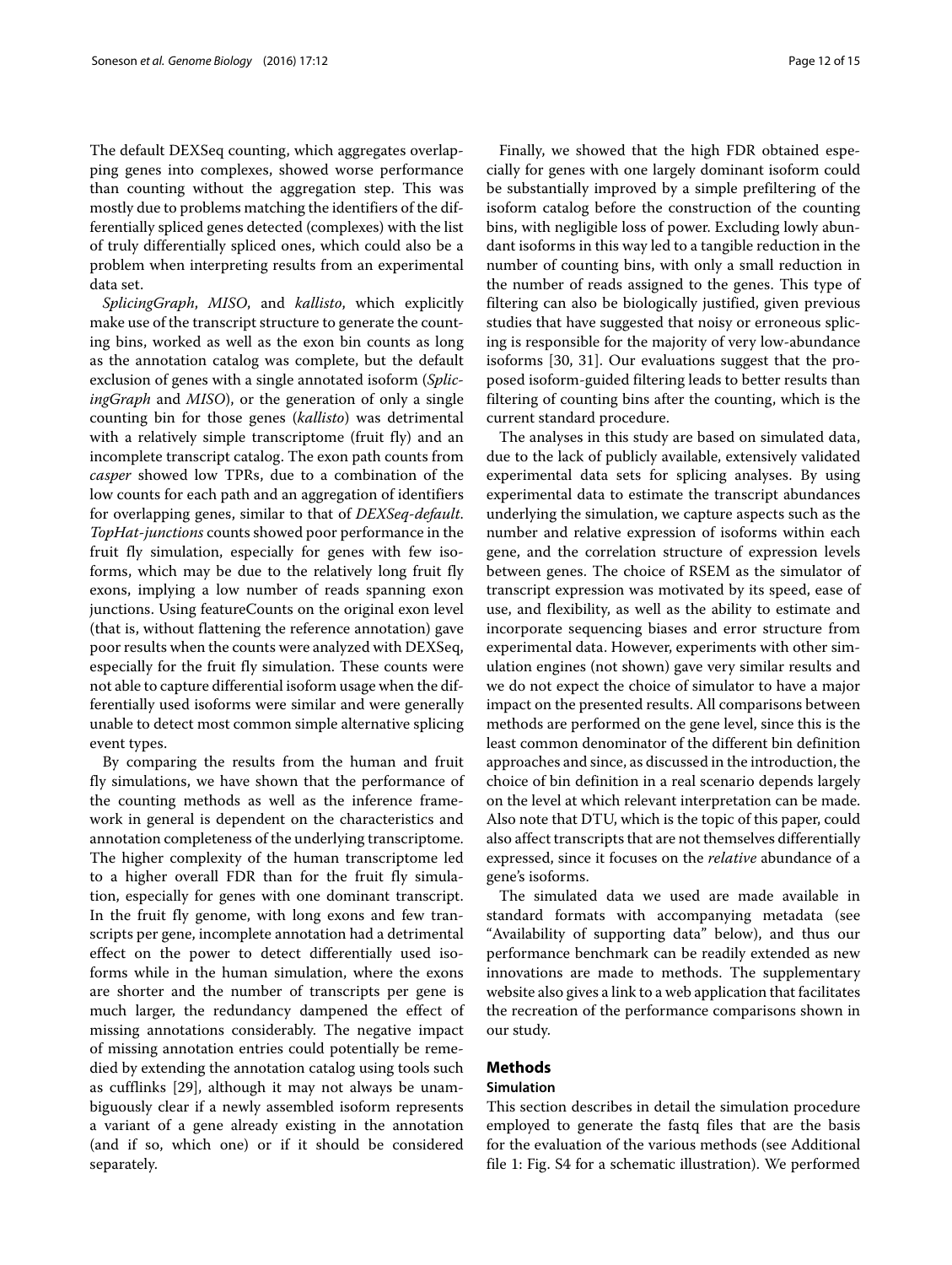one simulation for the human and one for the fruit fly, following the same principles. For each organism, we simulated data from two conditions, each with three biological replicates. These two organisms were chosen since their transcriptomes show different characteristics, which could potentially have a large impact on the performance of the evaluated methods (Additional file [1:](#page-13-2) Fig. S3 and Table S1). Most strikingly, the fruit fly has considerably longer exons and transcripts than the human, while human genes typically have a much larger number of isoforms per gene. Moreover, they are model organisms for which the transcriptome catalog can be expected to be at least reasonably well characterized and, as such, the results translate to many real studies. However, we emphasize that the results are not expected to be restricted to these organisms, and we make our code available to facilitate extensions to other organisms.

#### *Reference files*

The simulation was performed using RSEM (v1.2.21) [\[28\]](#page-14-22), which, given transcripts per million (TPM) expression values for each isoform in a given reference annotation catalog, simulates the sequencing process and generates fastq files. To get realistic values for the expression levels and relative isoform abundances, as well as for the sequencing parameters, we used RSEM to estimate these values from real RNA-seq data sets (by means of the rsem-calculate-expression module). For the human simulation, we used the fastq files from the sample SRR493366 [\(http://www.ebi.ac.uk/ena/data/view/](http://www.ebi.ac.uk/ena/data/view/SRR493366) [SRR493366\)](http://www.ebi.ac.uk/ena/data/view/SRR493366) and for the fruit fly simulation, we used those from the sample SRR1501444 [\(http://www.ebi.ac.](http://www.ebi.ac.uk/ena/data/view/SRR1501444) [uk/ena/data/view/SRR1501444\)](http://www.ebi.ac.uk/ena/data/view/SRR1501444). These samples both represent paired-end sequencing experiments with a read length of 101 bp. The transcriptome catalogs used as the basis for the expression estimation and simulation were Ensembl GRCh37.71 for the human simulation (using only the chromosomes in the primary genome assembly) and BDGP5.70 for the fruit fly simulation. For both organisms, we restricted the simulation to protein-coding genes. Applying the RSEM expression estimation to the real data files provided us with a model file (detailing the sequencing settings and error model) and an isoform summary file (containing, among other things, the estimated TPM, expected count, and relative abundance for each isoform). We modified the model file slightly to avoid simulating reads where most bases are of very low base quality.

#### *TPM estimation*

We used the isoform-level count and TPM estimates provided by RSEM as the basis for the generation of samplewise TPM values for the six samples. First, we summed the estimated counts for all isoforms of each gene, scaled to the desired library size (40 million for the human and 25 million for the fruit fly) and used a mean-dispersion relationship derived from real data (see [\[2\]](#page-13-4)) to generate a matching negative binomial dispersion value for each gene. The gene count for each sample was sampled from a negative binomial distribution with the estimated mean and dispersion parameters. We also calculated the gene-level read count per kilobase (RPK) by dividing the simulated read count by the effective gene length estimated by RSEM. Next, we simulated relative isoform abundances for each sample using a Dirichlet distribution with parameters set to the isoform fractions estimated by RSEM multiplied by a scale factor of 100. We selected 1000 genes to be affected by differential isoform usage between the two conditions. These genes were selected randomly among the genes with at least two expressed isoforms (with relative isoform abundance above 10 %) and a high enough expression level (expected gene count above 500). For each of these 1000 genes, the relative isoform abundances of the two most abundant isoforms were reversed in the second condition (samples 4–6). This type of switch event was studied in detail in a previous publication [\[32\]](#page-14-26) where it was shown that many genes underwent this type of modification between conditions. From the isoform percentages and the previously estimated gene RPKs, we estimated the isoform RPKs by multiplication. Finally, the isoform TPM was obtained by scaling the RPK value. These transcript TPM values were used as the input to RSEM for simulating fastq files.

#### *Generation of fastq files and mapping*

Given the TPM estimates for the individual samples and the modified RSEM model file, we used the rsem-simulate-reads module of RSEM to generate paired fastq files for the six samples. We simulated 40 million read pairs for each human sample and 25 million pairs for each of the fruit fly samples. Of these reads, 5 % were simulated to come from a non-specific background (and, thus, not stem from any transcript). The fastq files were aligned to the reference genome and transcriptome using TopHat (v2.0.14) [\[33\]](#page-14-27), provided with the reference gtf file.

#### *Incomplete annotation*

To mimic the situation where the full transcriptome catalog of a studied organism is not known, we generated incomplete reference gtf files by excluding 20 % of the transcripts (proportionally distributed between differentially used and non-differentially used). The entire data analysis pipeline, starting from the TopHat alignment, was rerun with these incomplete gtf files (using the same set of simulated data files).

#### **Detection of differential counting bin usage**

Each of the counting methods applied in this study (see Additional file [1](#page-13-2) for a more detailed description) generates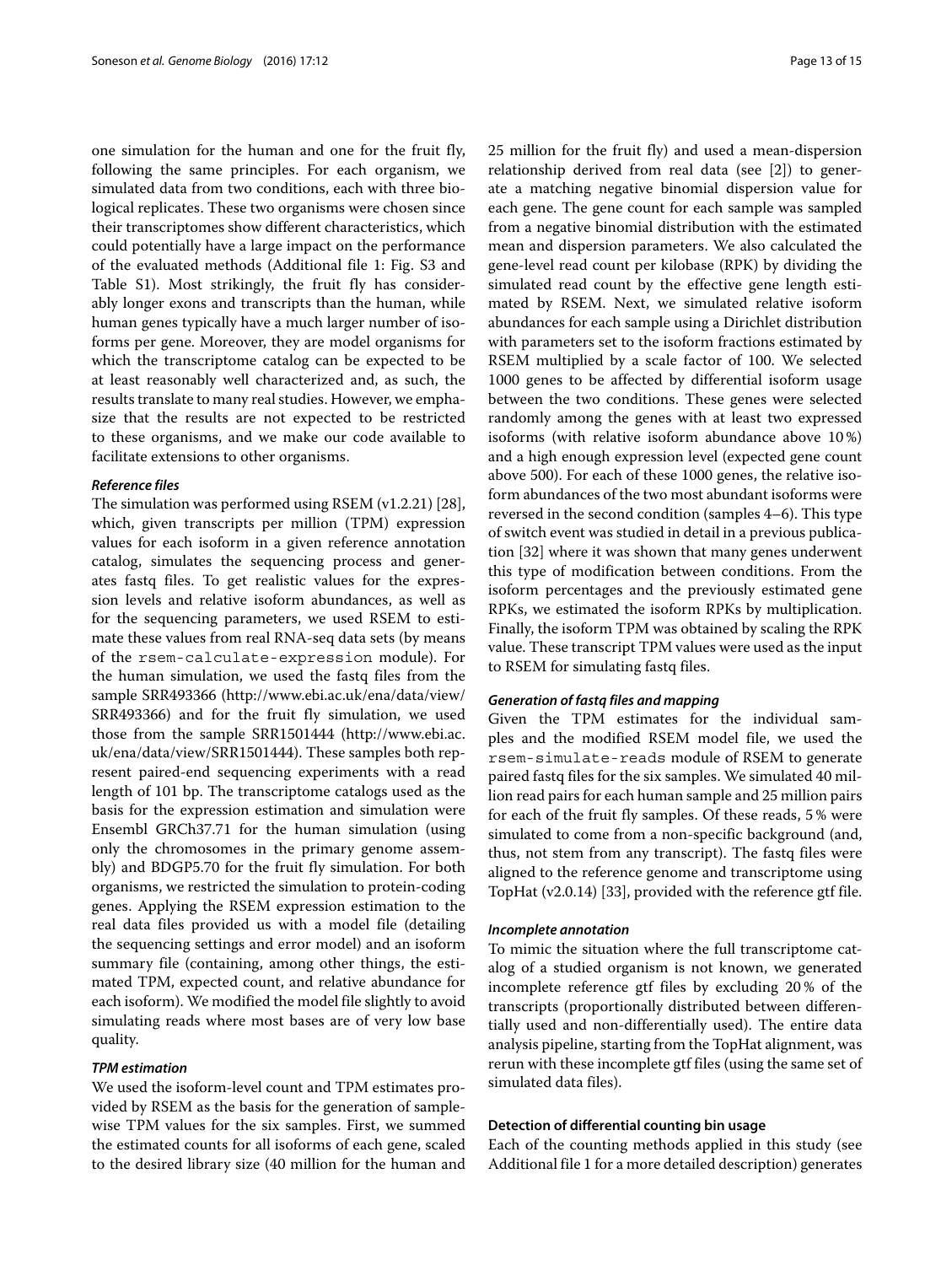a count matrix, where each row corresponds to a counting bin and each column corresponds to one of the six samples. They also contain information for grouping the counting bins together based on their gene of origin. Each count matrix is submitted to the DEXSeq R package (v1.14.0) to test for changes in *relative usage* of each counting bin between the two simulated conditions. A difference in relative counting bin usage is interpreted as a preferential inclusion or exclusion of that bin in one condition compared to the other, which we interpret as evidence in favor of differential isoform usage between the conditions. More technically, for each counting bin, given the number of reads assigned to the bin and the sum of the reads assigned to all other bins of the gene in each of the samples, DEXSeq fits generalized linear models to test for the presence of an interaction between the condition and the counting bin factor (this bin vs all others). The bin counts are assumed to follow a negative binomial distribution and the dispersion parameters are estimated from the data and subjected to shrinkage using the method implemented in the DESeq2 R package [\[34\]](#page-14-28). Finally, a *p* value for each bin summarizes the evidence in favor of differential usage of the bin between the conditions.

Given the statistical test results for each counting bin, we use the perGeneQValue function from the DEXSeq package to summarize the results on the gene level. This function associates a *q* value with each gene by examining the number of genes for which the null hypothesis is rejected for at least one bin. DEXSeq applies an independent filtering step (adapted from DESeq2) and excludes counting bins with expression values that are too low from the testing. Genes for which all bins are filtered out are not assigned a *q* value and are, therefore, not included in our evaluations. Depending on the number and structure of the counting bins, the collections of genes for which DEXSeq can assign a *q* value differ between the counting methods. However, this does not affect the calculation of the observed TPR and FDR, since the excluded genes are not called differential.

Like DEXSeq, *rMATS* provides one *p* value per evaluated event (there may be multiple events for the same gene). These sub-gene structure *p* values were summarized into gene-level *q* values, quantifying the statistical evidence in favor of any differential usage of the counting bins of the gene, using the perGeneQValue function from DEXSeq. For *cuffdiff*, we used the gene-wise FDR estimates from the cds.diff output file. Importantly, this file records only differences in coding output between conditions, and genes where the coding sequences of the differentially used isoforms are identical will, therefore, not be detected with *cuffdiff*.

#### **Ethical approval**

No approvals were required for the study.

#### <span id="page-13-3"></span>**Availability of supporting data**

The data sets supporting the results of this article are available in the ArrayExpress repository with accession number E-MTAB-3766 [\[http://www.ebi.ac.](http://www.ebi.ac.uk/arrayexpress/experiments/E-MTAB-3766/) [uk/arrayexpress/experiments/E-MTAB-3766/\]](http://www.ebi.ac.uk/arrayexpress/experiments/E-MTAB-3766/). All code needed to reproduce the results are available from the project GitHub repository: [https://github.com/](https://github.com/markrobinsonuzh/diff_splice_paper) [markrobinsonuzh/diff\\_splice\\_paper.](https://github.com/markrobinsonuzh/diff_splice_paper) The list of truly differential genes and the final results (gene *q* values) for each method are available from the accompanying website: [http://imlspenticton.uzh.ch/robinson\\_lab/splicing\\_](http://imlspenticton.uzh.ch/robinson_lab/splicing_comparison/) [comparison/.](http://imlspenticton.uzh.ch/robinson_lab/splicing_comparison/) The web page also holds a link to a Shiny app that can take these summary files and reproduce the main figures of the manuscript.

#### **Additional file**

#### <span id="page-13-2"></span>**[Additional file 1:](http://dx.doi.org/10.1186/s13059-015-0862-3) Supplementary figures, tables, and methods.**

Additional file 1 contains supplementary figures and tables referred to in the text. It also contains a description of the counting methods and a comparison of the isoform-guided filtering with bin-level filtering. (PDF 9520 KB)

#### **Competing interests**

The authors declare that they have no competing interests.

#### **Authors' contributions**

CS and KLM designed the analyses, analyzed data, and drafted the manuscript. MN and CWL evaluated various pipelines and analyzed data. MDR designed the overall study and drafted the manuscript. All authors read and approved the final manuscript.

#### **Acknowledgements**

The authors wish to thank Alejandro Reyes and members of the Robinson lab for helpful discussions and careful reading of the manuscript. We wish to acknowledge funding from an Swiss National Science Foundation (SNSF) Project Grant (143883), the European Commission through the 7th Framework Collaborative Project RADIANT (grant agreement number 305626), and the SNSF-funded National Centre of Competence in Research (NCCR) in RNA and Disease.

#### **Author details**

<sup>1</sup> Institute of Molecular Life Sciences, University of Zurich, Winterthurerstrasse 190, 8057 Zurich, Switzerland. <sup>2</sup>SIB Swiss Institute of Bioinformatics, University of Zurich, 8057 Zurich, Switzerland. 3Division of Chronic Disease Epidemiology, Epidemiology, Biostatistics and Prevention Institute (EPBI), University of Zurich, Hirschengraben 84, 8001 Zurich, Switzerland. 4Cancer Registry Zurich and Zug, University Hospital Zurich, Vogelsangstrasse 10, 8091 Zurich, Switzerland. 5Molecular Medicine Division, Walter and Eliza Hall Institute of Medical Research, 1G Royal Parade, 3052 Parkville, Australia.

#### Received: 11 October 2015 Accepted: 29 December 2015 Published online: 26 January 2016

#### **References**

- <span id="page-13-0"></span>1. Kvam VM, Liu P, Si Y. A comparison of statistical methods for detecting differentially expressed genes from RNA-seq data. Am J Bot. 2012;99(2): 248–56.
- <span id="page-13-4"></span>2. Soneson C, Delorenzi M. A comparison of methods for differential expression analysis of RNA-seq data. BMC Bioinform. 2013;14(1):91.
- <span id="page-13-1"></span>3. Rapaport F, Khanin R, Liang Y, Pirun M, Krek A, Zumbo P, et al. Comprehensive evaluation of differential gene expression analysis methods for RNA-seq data. Genome Biol. 2013;14(9):95.